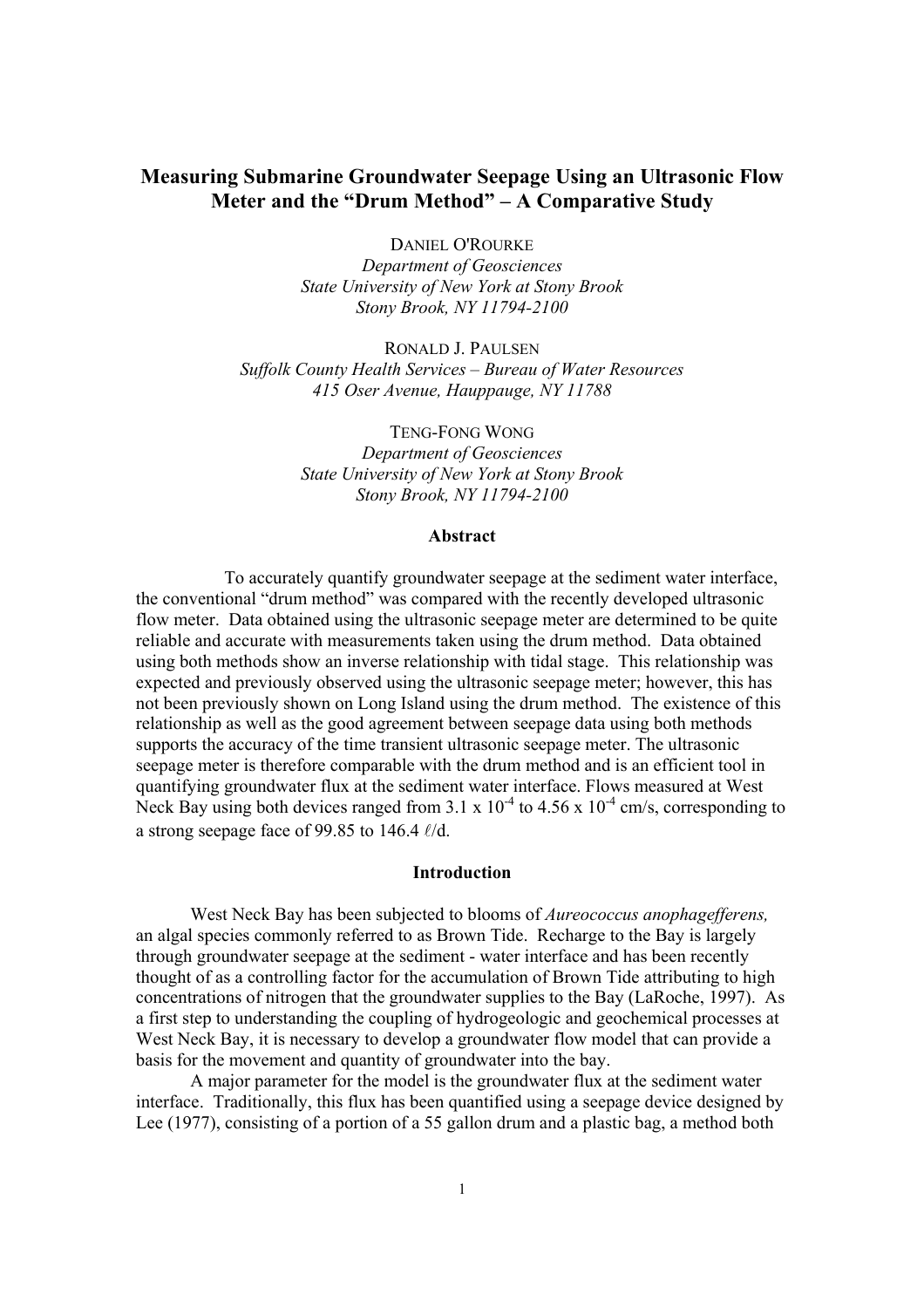widely accepted and used extensively (Bokuniewicz and Zeitlin, 1980; Schneider, 1994; Shaw and Prepas, 1989). Recently, however, Paulsen et al (1997) introduced a time transient ultrasonic seepage meter to measure groundwater flux at the sediment - water interface. To assess the reliability and accuracy these two methods, a comparative study was conducted at West Neck Bay in Shelter Island, NY as well as in Riverhead, NY where Meetinghouse Creek meets Flanders Bay (Fig. 1).



**Figure 1** *Location maps*.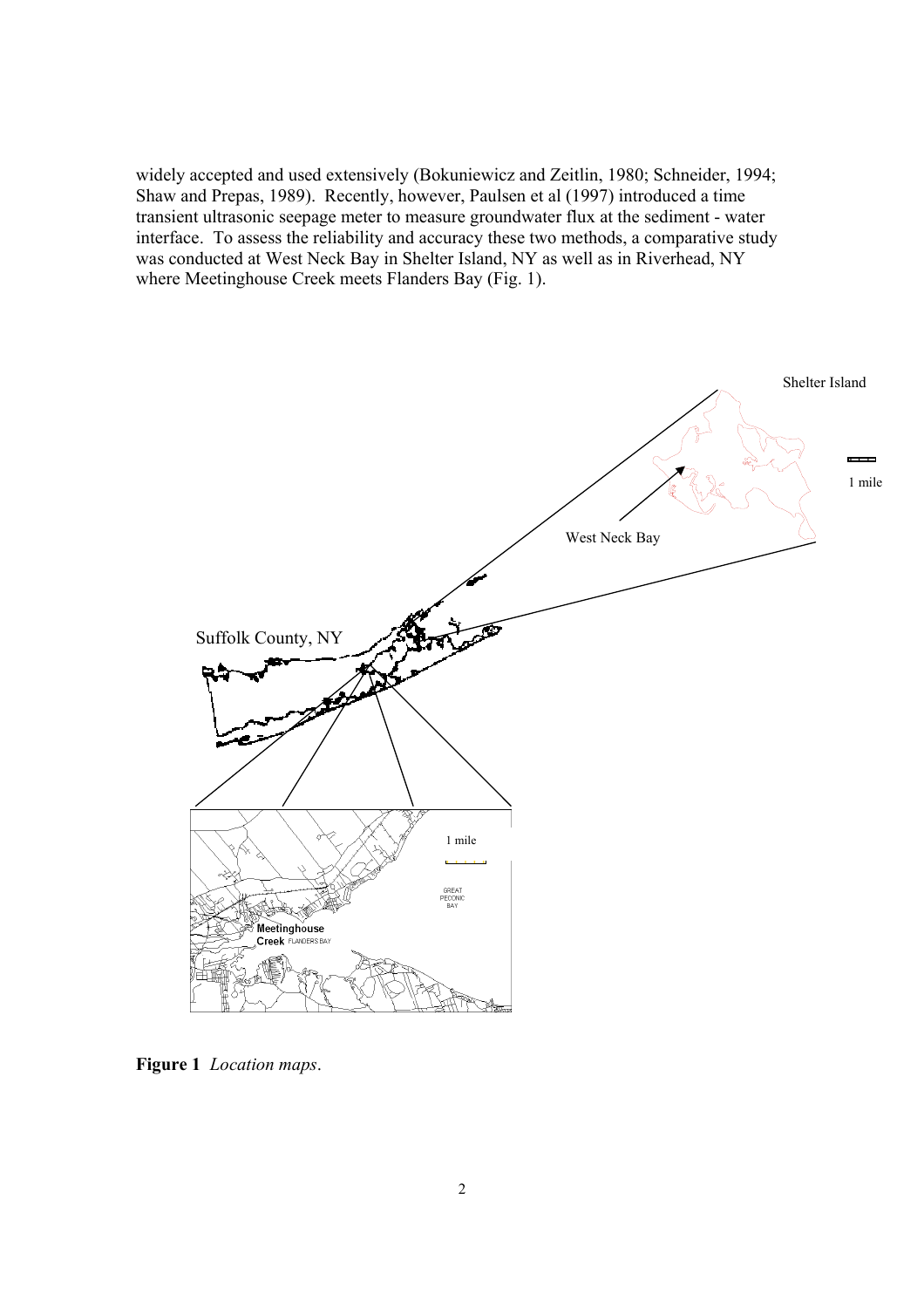#### **Measuring Groundwater Discharge at the Sediment – Water Interface**

#### *The Drum Method*

 To measure the groundwater flux across the sediment water interface, a measuring device developed by Lee (1977) has been widely accepted (Fig. 2). The device consists of a section of a 55 gallon drum with a single opening at the top to allow groundwater to escape. A plastic bag is attached to the opening to collect the flow as it leaves the drum. Also attached to the drum is a galvanized bucket that encloses the collection bag as a means of protection against wave action (Bokuniewicz and Zeitlin, 1980).

 In this comparative study, a design modified by Bokuniewicz and Zeitlin (1980) was adopted. The top 17-cm section of a 55 gallon drum was used and welded to the drum was a nozzle that allowed water to escape and be collected by a  $3.79\ell$  plastic bag. The plastic bags were sealed on one end using a standard 1100W clothing iron. Approximately 12-cm of tygon tubing were prepared by tightly wrapping clear plastic wrap over one end, securing it with a rubber band. The tube was then filled with water (approximately 2.5-ml) to minimize the amount of air in the tube. The open end of the tube was then placed into the plastic bag via a 2.5-cm opening. The bag was rolled tightly in order to minimize the amount of air in the bag and a rubber band was wrapped tightly around the bag and onto the tube. Although crude, this technique proved to be quite effective in the field.

 Approximately 3/4 of the drum was pushed into the sediment. Much of the underlying bay water was displaced or vented through the nozzle of the drum upon insertion, but the drum stood between 30 minutes to several days before measurements



**Figure 2** *Illustration of the "drum method" developed by Lee (1977)*.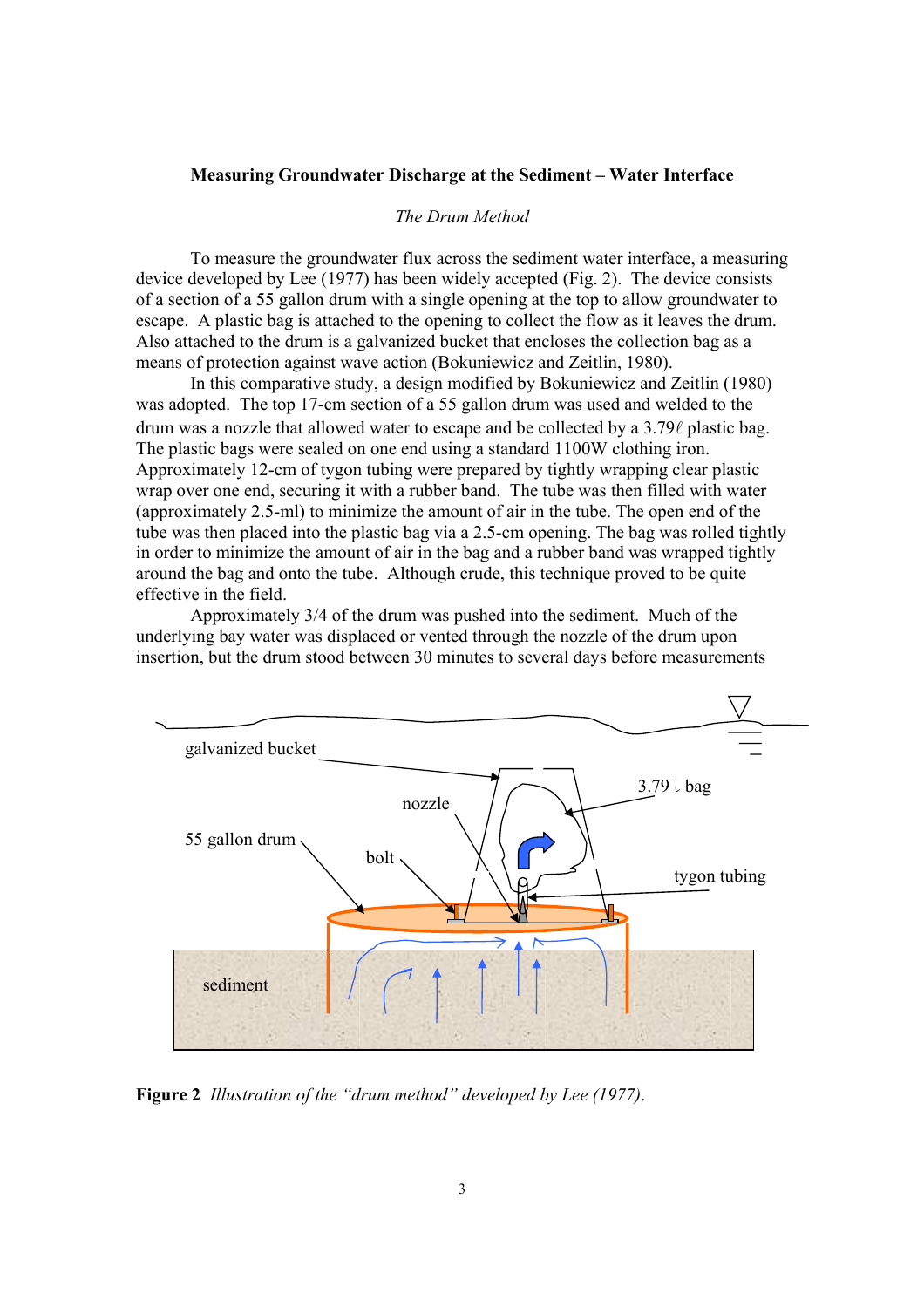began, minimizing the amount of bay water between the sediment and the drum. The prepared plastic bags were then inserted onto the drum such that the nozzle of the drum pierced the clear plastic wrap around the tygon tubing. A galvanized bucket was then placed over the bag and attached to the drum (Fig. 2). The galvanized bucket had four small (approximately 0.8 cm in diameter) holes drilled into it in order to equalize pressure inside and out of the pail (Bokuniewicz and Zeitlin, 1980). Seepage collected in the plastic bag was measured using a 1000-ml volumetric flask.

# *Ultrasonic Groundwater Seepage Meter*

To continuously measure submarine groundwater seepage, a transient time seepage meter was developed that uses ultrasonic signals and two piezoelectric transducers to determine flow rate (Paulsen et al, 1997; Fig. 3). As water enters the flow tube, it passes through the ultrasonic beam path. The direction and velocity in which the flow is moving is directly proportional to the difference in travel times of the ultrasonic signals. As shown in Figure 3, the ultrasonic signal that travels with flow will arrive sooner than the signal travelling against flow.

To collect groundwater seepage at the sediment water interface, a funnel with a square cross section of  $0.372 \text{ m}^2$  was inserted into the sediment (Paulsen et al, 1997). As with the drum method, the funnel is equipped with a nozzle that allows water to escape. Attached to the nozzle of the funnel was 44-cm of tygon tubing (1.8 cm I.D.) which lead to the flow tube. The flow tube is connected to a data logger that records both incremental and cumulative discharge simultaneously (Fig. 4). The data logger is also able to detect reversals of flow such as a negative groundwater flux across an interface. In the field, the data logger and a back-up battery are often housed in a buoy that is anchored to shore so that long - term, continuous measurements are made with minimal risk of damage to the equipment. The battery life of the logger itself is approximately 12 hrs. while the back-up battery has a life span of approximately 48hrs.



**Figure 3** *Cross section of the ultrasonic seepage meter flow tube showing the difference in signal arrival times with flow* (from Paulsen et al, 1997).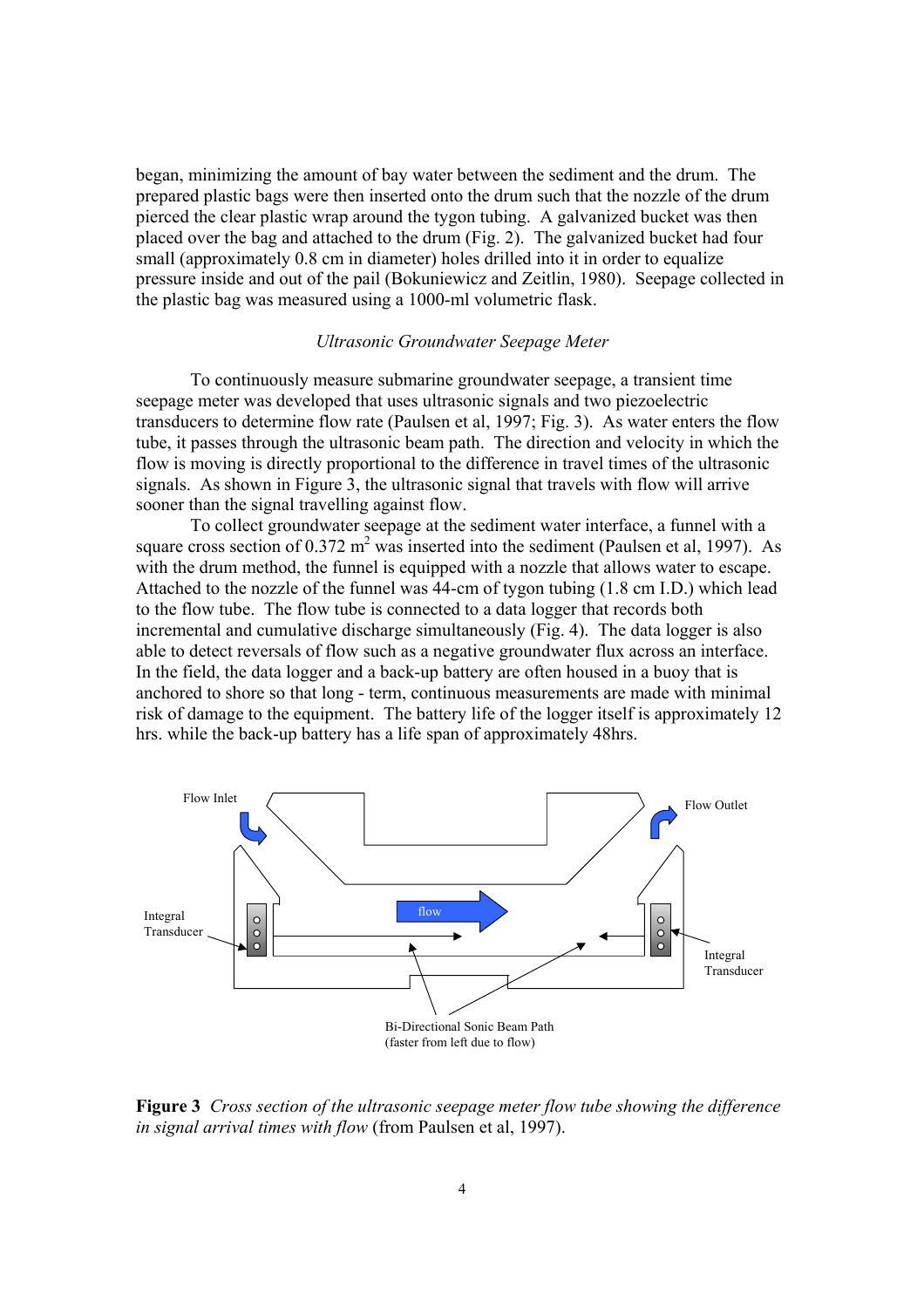

**Figure 4** *Diagram showing field deployment of the ultrasonic seepage meter (not to scale).* 

#### **Methods**

 The methods utilized for the comparative study are shown in Figure 5. Using both the drum method and the ultrasonic seepage meter individually was another option, but was only used in preliminary measurements. It has been suggested that bay sediments may show a high variation in permeability, therefore varying seepage rates could exist for adjacent areas (Bokuniewicz and Zeitlin, 1980). Variability of bottom sediments was also reported as a major factor in seepage variability in meters that were separated by only 1-m (Shaw and Prepas, 1990). It was decided that in order to achieve the highest accuracy in comparing the two methods, measurements needed to be taken at the same location in the bay. Only one of the two collection devices was used (either the drum or the funnel) at a particular location to displace as little stratigraphy as possible.

 To accurately compare the results of both methods, the flow tube of the ultrasonic seepage meter was attached to the seepage collection device (either the drum or the funnel) via tygon tubing. Attached to the outlet of the flow tube was a 3.79  $\ell$  plastic bag that collected the discharge from the flow tube. Since the flow tube does not impede flow into the plastic bag, the drum method was essentially being utilized. However, since flow was travelling through the flow tube of the ultrasonic seepage meter en route to the plastic bag, both methods were being utilized simultaneously.

 The method using the funnel as a seepage collection device (Fig. 5a) as opposed to the drum was preferred and used throughout the majority of this study. Using this method, the plastic bag could be protected against wave action by staking a galvanized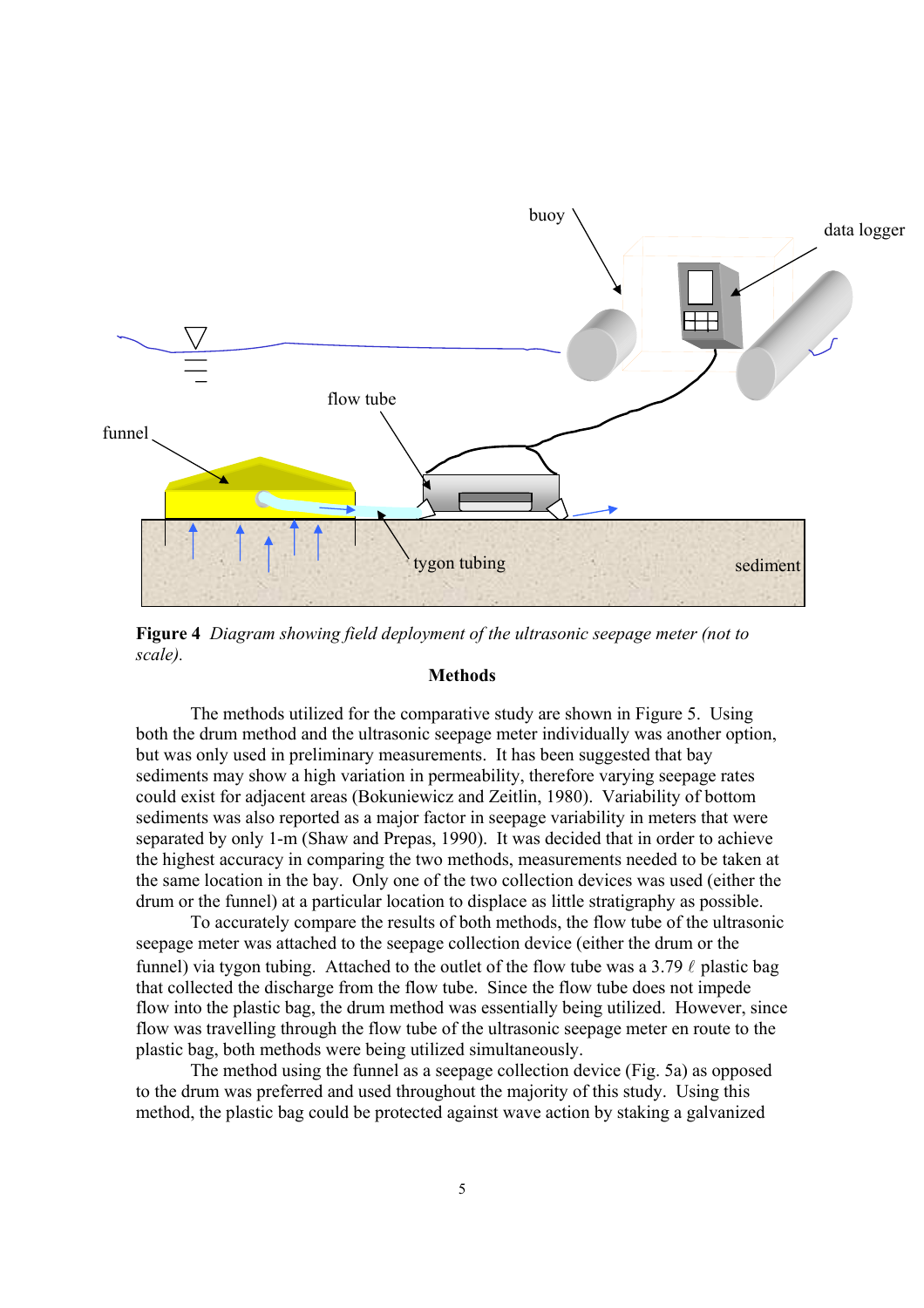

b)

**Figure 5** *a) Preferred method of comparison using the funnel and the galvanized bucket; b) Method of comparison using the drum and leaving the bag open to wave action (not to scale)*.

bucket into the sediment. Although wave action was minimal in both localities, this was an added precaution. The method shown in Figure 5a was also more stable than the method shown in Figure 5b. The method shown in Figure 5b was therefore used infrequently, only during times of almost zero wave activity.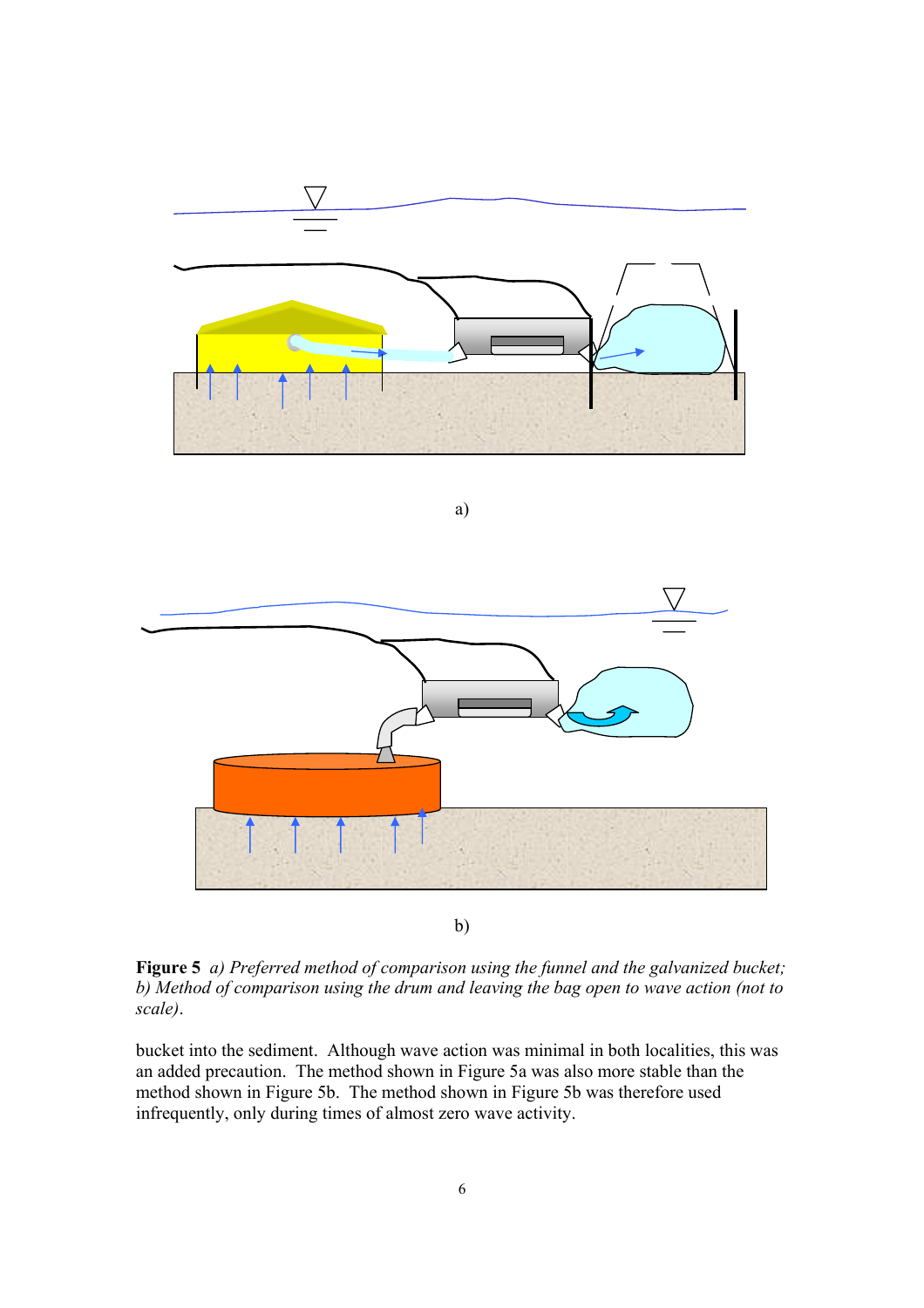Measurements were replicated at various time intervals. At each interval, the volume of seepage collected in the bag was measured using a 1000-ml volumetric flask and then compared with the read out on the data logger at that particular time. The duration of the measurements on any particular day were limited by high tide, which created difficulties regarding proper installation of the bag since the tide would raise as much as 2.5-3.0 ft. in a matter of hours.

#### **Results**

#### *West Neck Bay*

 Results from West Neck Bay are shown in Figure 6. High seepage rates (1.27 x  $10^{-3}$  cm/s) have been previously measured at the northeast section of the bay and was therefore chosen as a site for the comparative study (Paulsen, 1997). Four drum measurements were taken at 10-minute intervals and one measurement was taken at a 15 minute interval. As shown on Figure 6, there is a slightly higher value of seepage using the drum/bag method than the ultrasonic seepage meter. This variation is most likely attributed to initial surges of water entering the bag upon insertion to the meter. Shaw and Prepas (1989) also reported initial surges as a cause for seepage variability. Also noteworthy is the short time span for which the data were collected. This was due to several factors including tide stage, boating activity in the bay, and the need to transfer the seepage meter to the Riverhead site. Nevertheless, there exists a good relationship between seepage measured using the drum and bag method and data recorded using the ultrasonic seepage meter.



**Figure 6** *Results of the comparative study between the ultrasonic seepage meter and the drum and bag method in West Neck Bay*.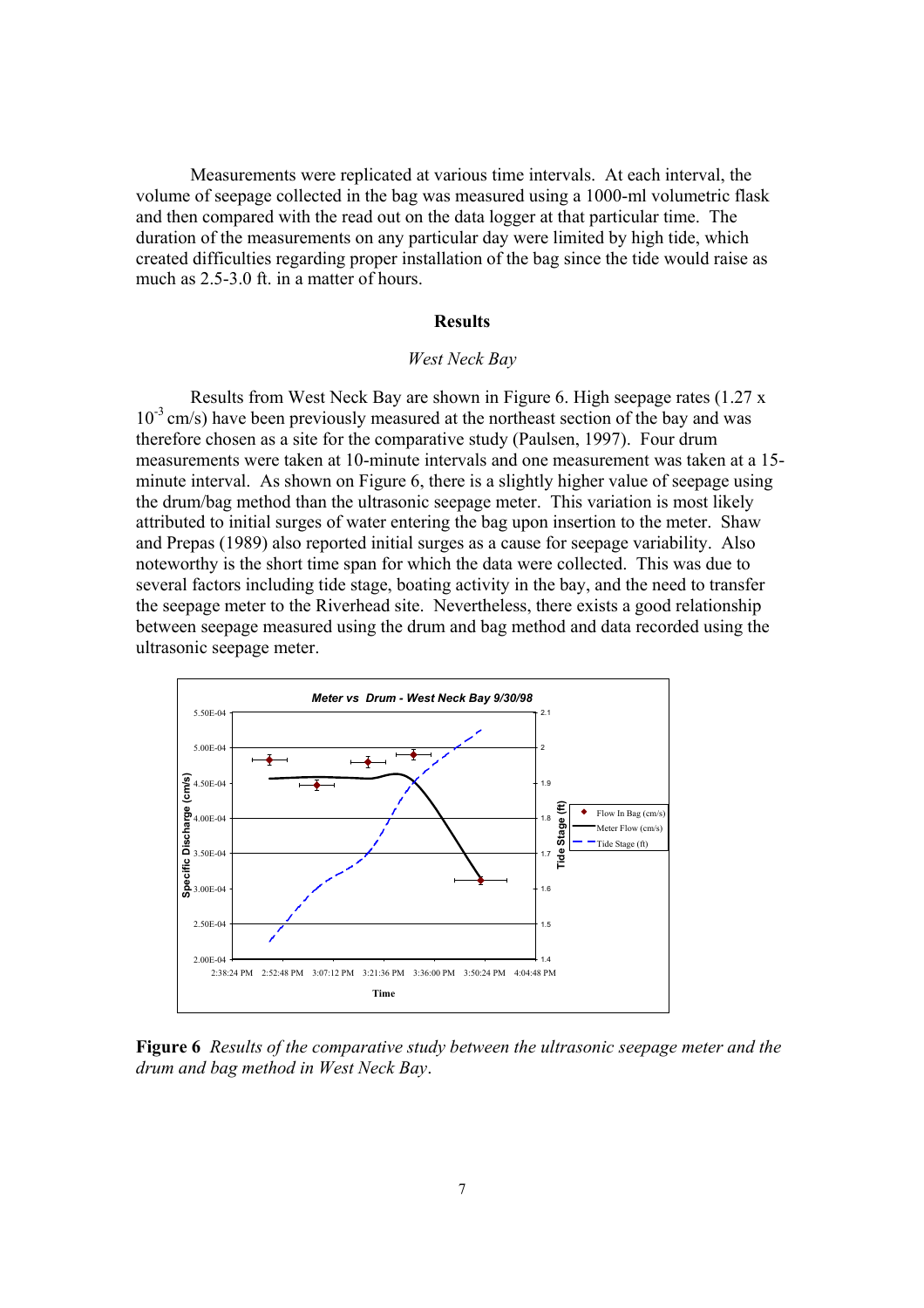#### *Riverhead*

The comparative study between the drum method and the ultrasonic seepage meter was transferred to a Riverhead site where Meetinghouse Creek meets Flanders Bay (Fig. 1). Results are shown in Figure 7.



**Figure 7** *Results of the comparative study in Riverhead, NY*.

Measurements were taken at 10, 15, and 20-minute increments. As in West Neck Bay, there is an initial surge resulting from the insertion of the bag on the flow tube, but the variability is not as great. Although the seepage face was not as strong as it was in West Neck Bay, the results obtained at the Riverhead site show strong evidence that the ultrasonic seepage meter, when compared to the conventional drum method, gives comparable results.

### **Discussion**

 Seepage measured at both sites using the ultrasonic seepage meter and the drum method are in good agreement. Perhaps the most supportive evidence for the data shown in Figures 6 and 7 is the relationship to tidal stage. Groundwater seepage is suppressed during high tide and tends to increase during times of low tide. Data collected show this relationship. The relationship between seepage velocity and tidal stage is stronger at the Riverhead site, most likely attributing to its weaker seepage face (Figs. 6 & 7).

As shown in Figure 6, specific discharge measured at the sediment - water interface at West Neck Bay was up to  $4.55 \times 10^{-4}$  cm/s, while reaching a maximum value of 2.69 x  $10^{-4}$  cm/s at the Riverhead site (Fig. 7). Therefore, seepage variability during the specified time interval will not vary as much at West Neck Bay attributing to a stronger flux of groundwater crossing the interface. Specific discharge at West Neck Bay decreases approximately  $0.53\%$  (2.42 x 10<sup>-6</sup> cm/s) per minute corresponding with a 0.01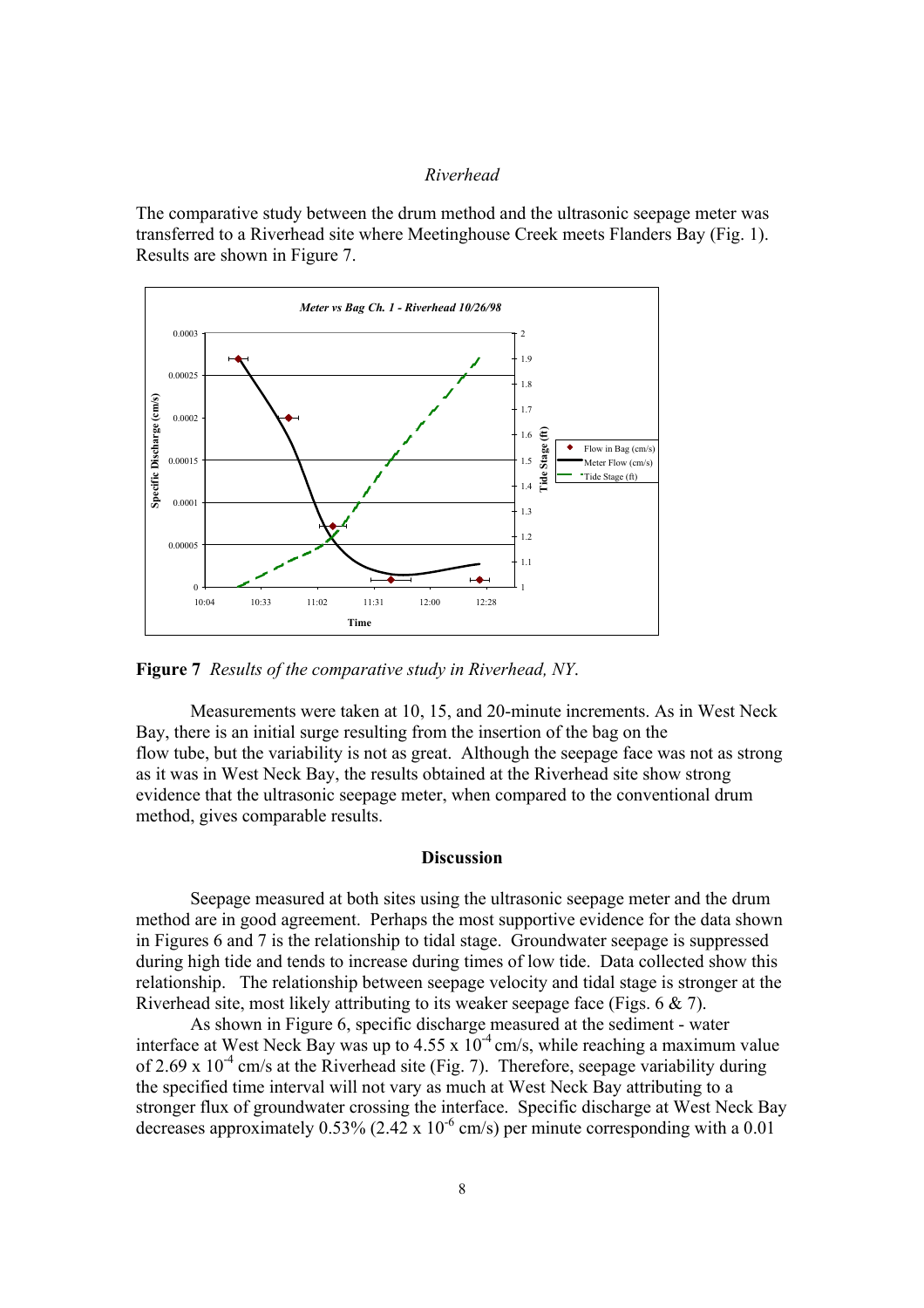ft/min increase in tidal stage. Specific discharge at the Riverhead site, however, decreases 1.29% (3.47x  $10^{-6}$  cm/s) per minute corresponding to an increase in tidal stage of 0.09 ft/min.

The results of this study are important regarding future application of the ultrasonic seepage meter. Essentially, this study can be viewed as a field calibration for the meter to a conventional method that has been accepted and used by several authors. Results show a good relationship between the two devices and therefore support the accuracy and validity of using the ultrasonic seepage meter for field measurements of groundwater seepage along the sediment - water interface.

# **Other Comparative Characteristics**

 As mentioned above, this study has shown that discharge measured using the ultrasonic seepage meter and the conventional drum method is in good agreement. Other qualitative characteristics, however, should be compared as well. These characteristics include: ease of field use, time, and quantity of data. The ultrasonic seepage meter has the advantage in all three of these categories.

 As mentioned above, the ultrasonic seepage meter records real time measurements and can record these measurements over an extended period of time. The meter can be left unattended for up to three days. As mentioned previously, measurements are recorded both incrementally (seconds) as well as cumulatively (hours/days). The only maintenance required is to recharge the back up battery and check the flow tube and tygon tubing for blockages such as small crustaceans (snails, etc). The drum method, however, requires constant monitoring and measurements must be taken manually. The rate at which measurements are taken also depends on the strength of the seepage face. If a strong seepage face exists, measurements can be taken in several minute increments. However, if a weak face is present, measurements may be on the order of hours. This becomes quite time consuming as well as labor intensive. Another problem using the drum method is high tide, which increases the difficulty of bag removal and installation. Although, if implemented carefully, tidal effects can be measured using the drum method.

 The data logger of the ultrasonic seepage meter is also able to take continuous measurements of two channels simultaneously. One can therefore measure seepage rates of two locations, with distance limited to the length of the cables to the flow tubes. In order to obtain seepage rates for more than one location using the drum method, other devices are needed and subsequently other workers to achieve the same accuracy as the ultrasonic seepage meter. Data are also easily accessible from the data logger of the ultrasonic seepage meter for spreadsheet analysis.

 The cost of the two units differs substantially. The drum seepage device is quite cost effective. The equipment can be purchased for under \$30, while the ultrasonic seepage meter can cost upwards of \$1500. Cost is the one major disadvantage of the ultrasonic seepage meter. However, the meters are quite durable and if properly taken care of can last for an indefinite period of time.

 Research is currently being conducted for additional applications of the ultrasonic seepage meter. These additional features include continuous measurements of pH, salinity, and temperature to occur simultaneously with seepage measurements. Applicability to other environments (rivers, ponds, etc.) is also being researched. These,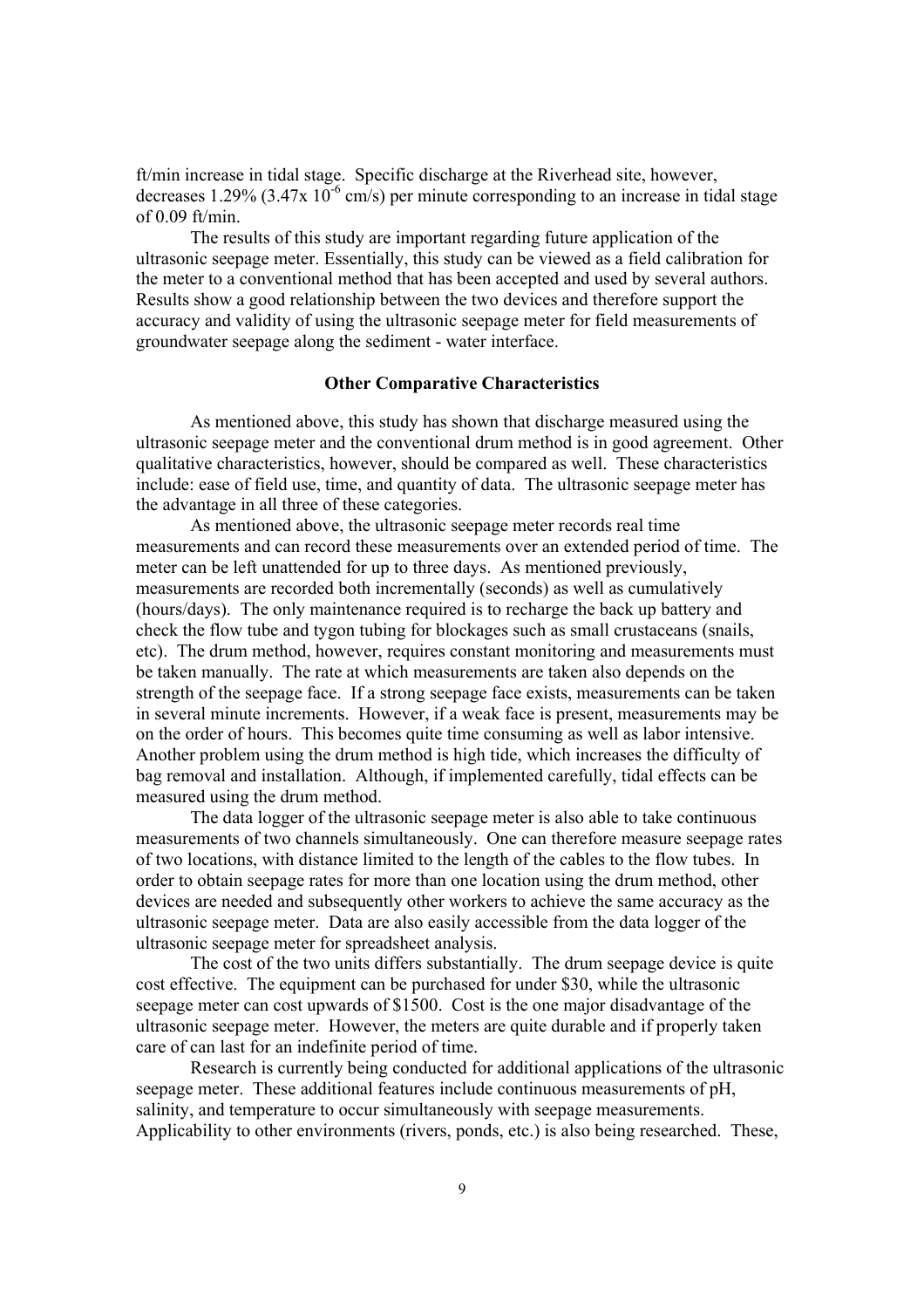when completed, pose additional advantages the ultrasonic seepage meter has over the drum method. Therefore, due to the factors discussed above, the ultrasonic seepage meter is preferred.

### **Conclusion & Future Work**

 Submarine seepage rates measured with the transient time ultrasonic seepage meter are in good agreement with those taken at the same location using the drum method. Both devices are inversely related to tidal stage, a condition previously documented using the ultrasonic seepage meter but not previously observed on Long Island with the drum method. Since both methods show this relationship, it can be concluded that the ultrasonic seepage meter, when compared to the drum method, proves to be a very efficient and effective tool in quantifying submarine groundwater seepage.

 Seepage rates can be measured effectively, but the control of the seepage rates needs to be determined at West Neck Bay. This will be further understood with the completion of a finite difference groundwater model. Tidal stage has been shown to have an inverse relationship with seepage, so the relationship between seepage and salt water intrusion also needs to be addressed. Coupling of hydrogeology and geochemistry through the finite difference groundwater model will relate seepage rates with the occurrence of *Aureococcus anophagefferens* in West Neck Bay as well as the potential for salt water intrusion.

#### **Acknowledgements**:

 The authors would like to thank Henry Bokuniewicz of the Marine Sciences Research Center at SUNY Stony Brook for his input on this investigation and his generosity in donating one of the drums he had used for previous projects. The authors would also like to thank the Brown Tide Research Initiative (including Suffolk County Department of Health and Cornell Cooperative Extension) for the availability of data that was and will continue to be used for this project.

# **References**

- Bokuniewicz, H.J. and Zeitlin, M.J., 1980, *Characteristics of the Ground-Water Seepage into Great South Bay*, State University of New York at Stony Brook Marine Sciences Research Center Special Report 35, Reference 80-2, 32p.
- LaRoche, J., Nuzzi, R., Waters, R., Wyman, K., Falkowski, P.G., and Wallace, D.W.R.,1997, *Brown Tide Blooms in Long Island's coastal waters linked to interannual variability in groundwater flow*, Global Climate Change, v.3, p. 397- 410.
- Lee, D.R., 1977, *A Device for Measuring Seepage Flux in Lakes and Estuaries*, Limnology and Oceanography, v. 22, 140-147.
- Paulsen, R.J., Smith, C.F., and Wong, T-f, 1997, *Development and Evaluation of an Ultrasonic Groundwater Seepage Meter*, Geology of Long Island and